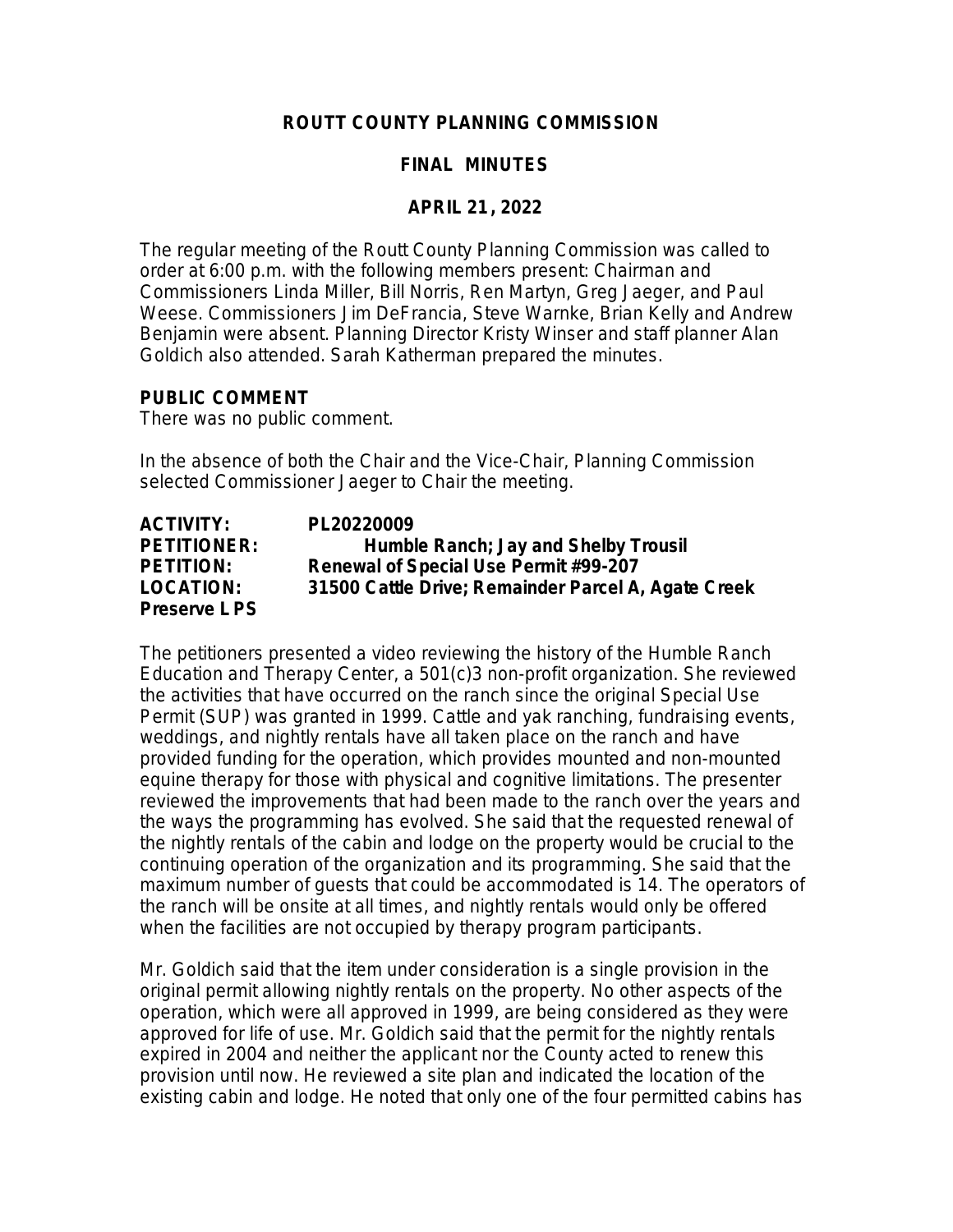been constructed. He reviewed the activities that are allowed by the existing SUP. Mr. Goldich also reviewed the Agate Creek Preserve LPS and the building envelope located on the Remainder Parcel that house the facilities associated with the SUP and the ranch manager's residence and the building envelope located on Lot 18 that contains agricultural structures. Mr. Goldich said that no complaints have been received regarding this operation. He noted that in reviewing this application it was discovered that two loafing sheds are located outside of the building envelope on Lot 18. A suggested Condition of Approval (COA) has been included requiring that these structures be relocated to an area within the building envelope.

Commissioner Norris asked about the location of the unbuilt cabins. Mr. Goldich said that they would be located within the same building envelope as the existing cabin. In response to a question from acting Chair Jaeger, Mr. Goldich said that if the applicants were unable to relocate the loafing sheds by the date cited in COA #30, the Planning Department would work with the applicant on a plan for compliance to ensure other operations of the ranch could continue while the work was being completed. He indicated the location of the loafing sheds on a site plan.

Commissioner Miller asked about the lapse in the provision for nightly rentals. Mr. Goldich offered that the applicant and the Planning Department share responsibility for failing to address the lapse in this condition. Ultimately the responsibility lies with the applicant, but Mr. Goldich stated that the new permitting software will make such lapses unlikely in the future. He noted that it is quite unusual for a permit to include a COA with a separate expiration for one particular use and not for the rest of the permit. In response to a question from Commissioner Miller, Mr. Trousil stated that the nightly rentals did not occur after 2004. He said that the rentals would be marketed through the website for the ranch. He clarified that overnight guests would not be allowed to bring pets or their own horses. He said that use of the cross-country trails and other amenities on the ranch would not be available to overnight guests.

Commissioner Martyn asked if the request is both for a renewal of nightly rentals and for the ability to construct the additional three cabins. Mr. Goldich stated that the cabins have already been approved. The only use that is in need of renewal is the nightly rentals. The SUP was issued for a life-of-use. Commissioner Martyn asked about hours of operation. Mr. Goldich stated that no hours of operation were included in the original permit. He clarified that the uses permitted by the SUP are limited to the area within 297-acre SUP boundary.

Commissioner Norris asked how this use would be allowed since short-term nightly rentals are not allowed generally in the County. Mr. Goldich explained that several uses that require permits, such as Recreational Facilities with Overnight Rentals, Bed & Breakfasts, and Guest Ranches, do allow overnight rentals with specific standards. If this application were to be processed under current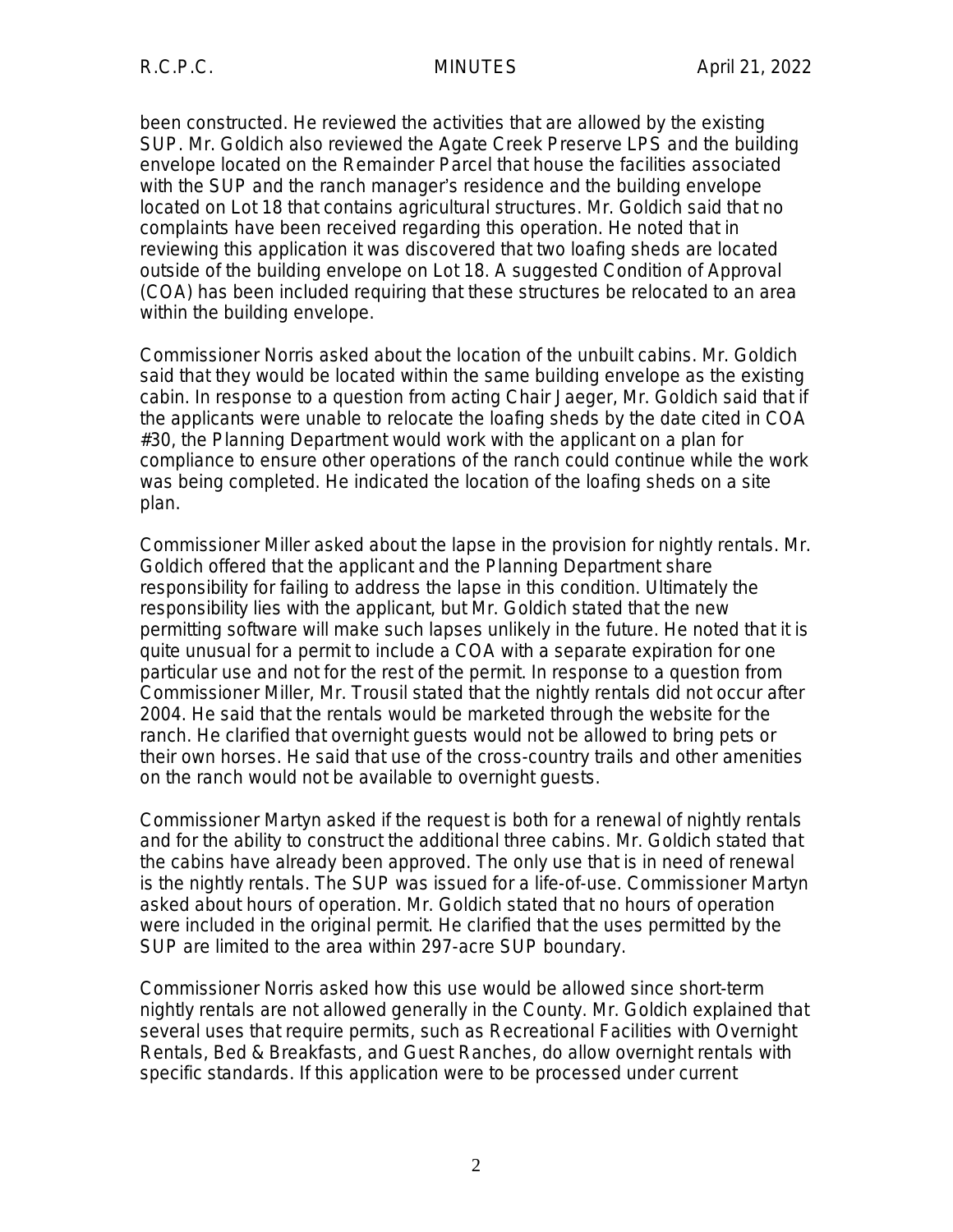regulations, it probably would be processed as a Guest Ranch or a Recreational Facility.

Commissioner Miller asked about the term of the nightly rental use. Mr. Goldich said that the renewal requirement for the nightly rentals was probably put in place as a measure to check back on the operation to ensure that this particular use was compatible with the other surrounding uses. No complaints have been received. He said that the proposal is for the nightly rentals to be approved for life of use. Ms. Winser added that the County has moved away from time frames for particular uses within a larger permit. She noted that General COA #2 would cover any future problems or concerns that may occur.

There was no public comment.

Commissioner Weese stated his support for the petition and recognized the value of the nightly rentals to the overall operation. He said that he appreciates the limits on the large events. Planning Commission agreed with these comments.

## **MOTION**

Commissioner Weese moved to recommend approval of Special Use Permit PL20220009, a renewal of Permit #99-207, with the findings of fact that the proposal, with the following conditions, meets the applicable guidelines of the Routt County Master Plan and is in compliance with Sections 4, 5, and 6 of the Routt County Zoning Regulations

# **General Conditions:**

- 1. The SUP is contingent upon compliance with the applicable provisions of the Routt County Zoning Regulations including but not limited to Sections 5 and 6.
- 2. Any complaints or concerns which may arise from the construction or operation of the camp, nightly rentals and community center may be cause for review of the Special Use Permit at any time, and amendment or addition of conditions, or revocation of the permit, if necessary.
- 3. The Permittee shall prevent the spread of weeds to surrounding lands and comply with the most current version of the Colorado Noxious Weed Act and Routt County regulations for noxious weeds.
- 4. In the event that Routt County commences an action to enforce or interpret this SUP, the substantially prevailing party shall be entitled to recover its costs in such action including, without limitation, attorney fees.
- 5. No junk, trash, or inoperative vehicles shall be stored or allowed to remain on the property.
- 6. Prior to the issuance of the permit, the permittee shall provide evidence of liability insurance in compliance with the County's Insurance and Surety Requirements policy then in effect. The certificate of insurance shall include all permit numbers associated with the activity and Routt County shall be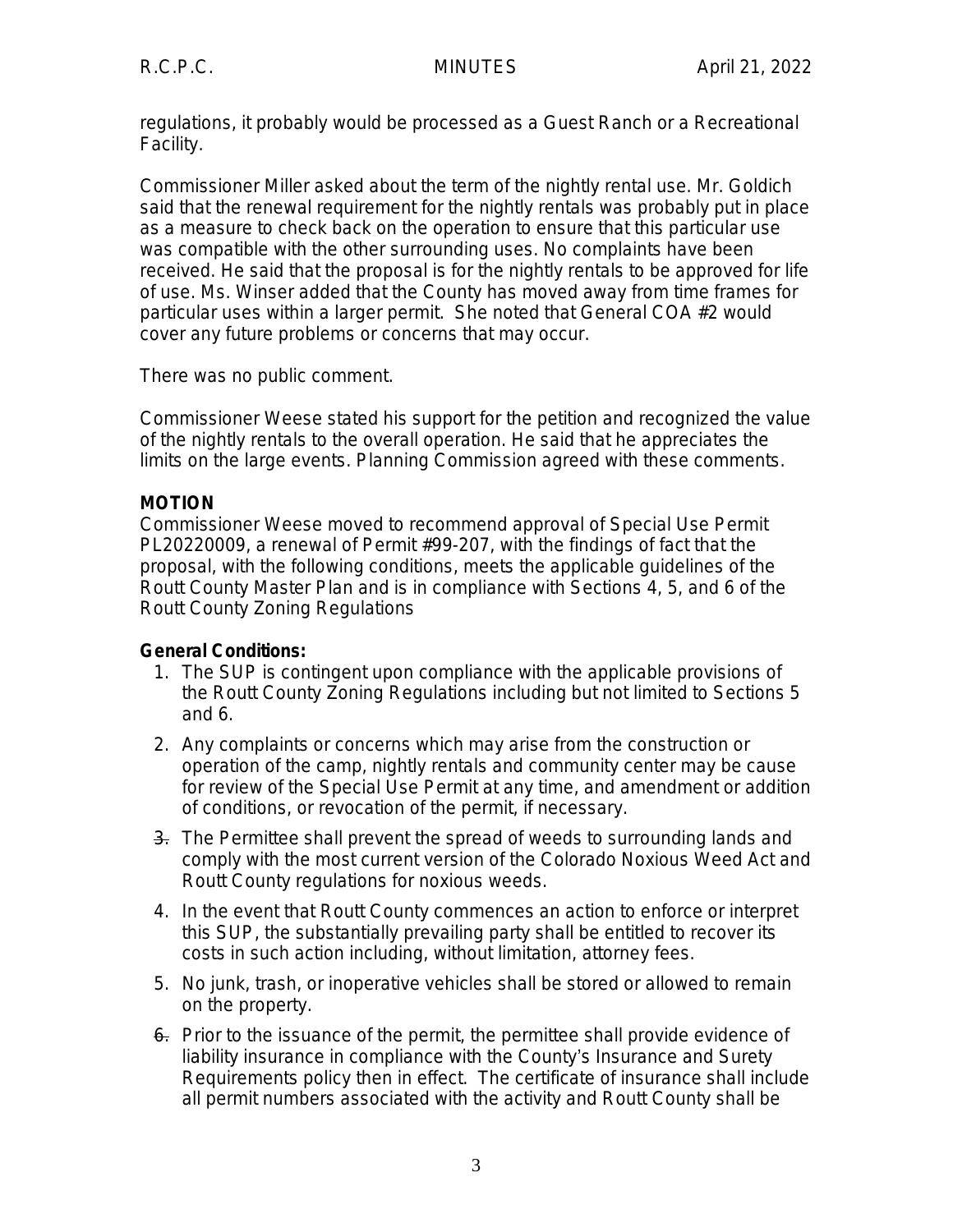named as an additional insured. Permittee shall notify the Routt County Planning Department of any claims made against the policy.

- 7. Permits will be assessed an Annual Fee in accordance with the Fee Schedule in Appendix B of the Routt County Zoning Regulations.
- 8. This approval is contingent upon the acquisition of and compliance with any required federal, state and local permits. The operation shall comply with all federal, state and local laws. Copies of permits or letters of approval shall be submitted to the Routt County Planning Department prior to the commencement of operations.
- 9. Fuel, flammable materials, or hazardous materials shall be kept in a safe area and shall be stored in accordance with state and local environmental requirements.
- 10.All trash shall be stored either inside a garage or inside Interagency Grizzly Bear Committee (IGBC) certified receptacles.
- 11.The Planning Director may approve minor improvements and/or additions to the SUP plan that do not cause an increase in guest or employee numbers, traffic and other off-site impacts. Requests for such approval shall be in detailed written form accompanied by a site plan and any other applicable information as requested by Planning Staff.
- 12.Transfer of this SUP may occur only after a statement has been filed with the Planning Director by the transferee guaranteeing that they will comply with the terms and conditions of the permit. If transferee is not the landowner of the permitted area, transferee shall submit written consent for the transfer by the landowner. Failure to receive approval for the transfer shall constitute sufficient cause for revocation of the permit if the subject property is transferred. Bonds, insurance certificates or other security required in the permit shall also be filed with the Planning Director by the transferee to assure the work will be completed as specified. Any proposal to change the terms and conditions of a permit shall require a new permit.

# Specific Conditions

- 13.The Special Use Permit is limited to uses and facilities presented in the original project plan under Permit #99-207. Any additional uses or facilities must be applied for in a new or amended application. Those approved uses and facilities include the following:
	- Community center and camp for education and therapy programs.
	- Horseback riding and ranch related activities available to program participants.
	- Nightly rental of the dwelling units while not being used for education and therapy program.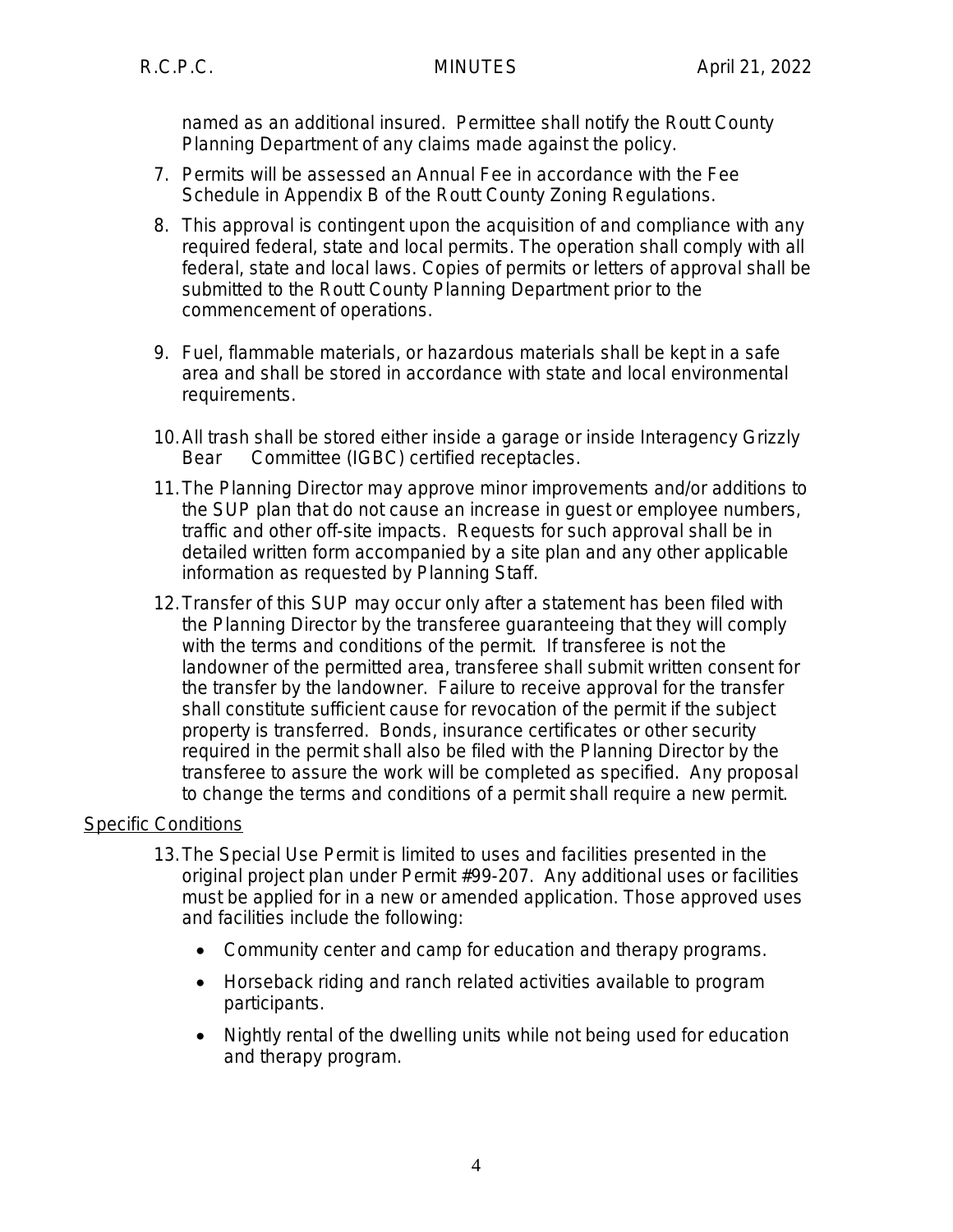- Use of the existing ranch house for community center, camp, and nightly rentals.
- Four (4) cabins total within the platted SUP building envelope containing:
	- 1,200 square feet maximum each
	- Must contain a bathroom and kitchen
- 14.This Special Use Permit is valid for life of use.
- 15.There shall be no public food service or public restaurant facilities on site, except for food service provision for the camp operation.
- 16. The camp, nightly rentals and community center are subject to all State and County health and safety requirements.
- 17.Lighting shall be for security purposes only and shall be downcast. There shall be no general floodlighting of buildings or parking areas.
- 18.There shall be no large outdoor special events such as concerts. Other outdoor events, such as weddings, shall be limited to 6 yearly, with a maximum of 200 people and shall end by 10:00 p.m.
- 19.The Camp shall promote car-pooling and use of shuttle services to mitigate potential increased traffic.
- 20.All roads and driveway cuts and construction areas shall be revegetated with plant materials of adequate quantity and quality within one growing season after disturbance of the area.
- 21.Any improvements to the county road right-of-way shall be approved by the Routt County Public Works Department.
- 22.If the camp ceases operations, and nightly rentals and special events become the dominant use, this permit shall be subject to review by Planning Commission and Board of County Commissioners, with possible termination.
- 23.To handle complaints and terms of the SUP with the Planning Department, a single contact person shall be designated by the owner/operator. In addition, a manager/operator shall live on-site, whenever Special Use activities occur.
- 24.Resort types of amenities including but not limited to pools and tennis courts shall require an amendment to the permit.
- 25.No motorized off-road vehicles such as ATVs and snowmobiles shall be operated by guests associated with the permit.
- 26.Temporary structures, such as tents, for special events are allowed. They are limited to one and 1,200 sq. feet maximum size.
- 27.County Road 14 shall not be used for parking or for Special Use Permit related recreation.